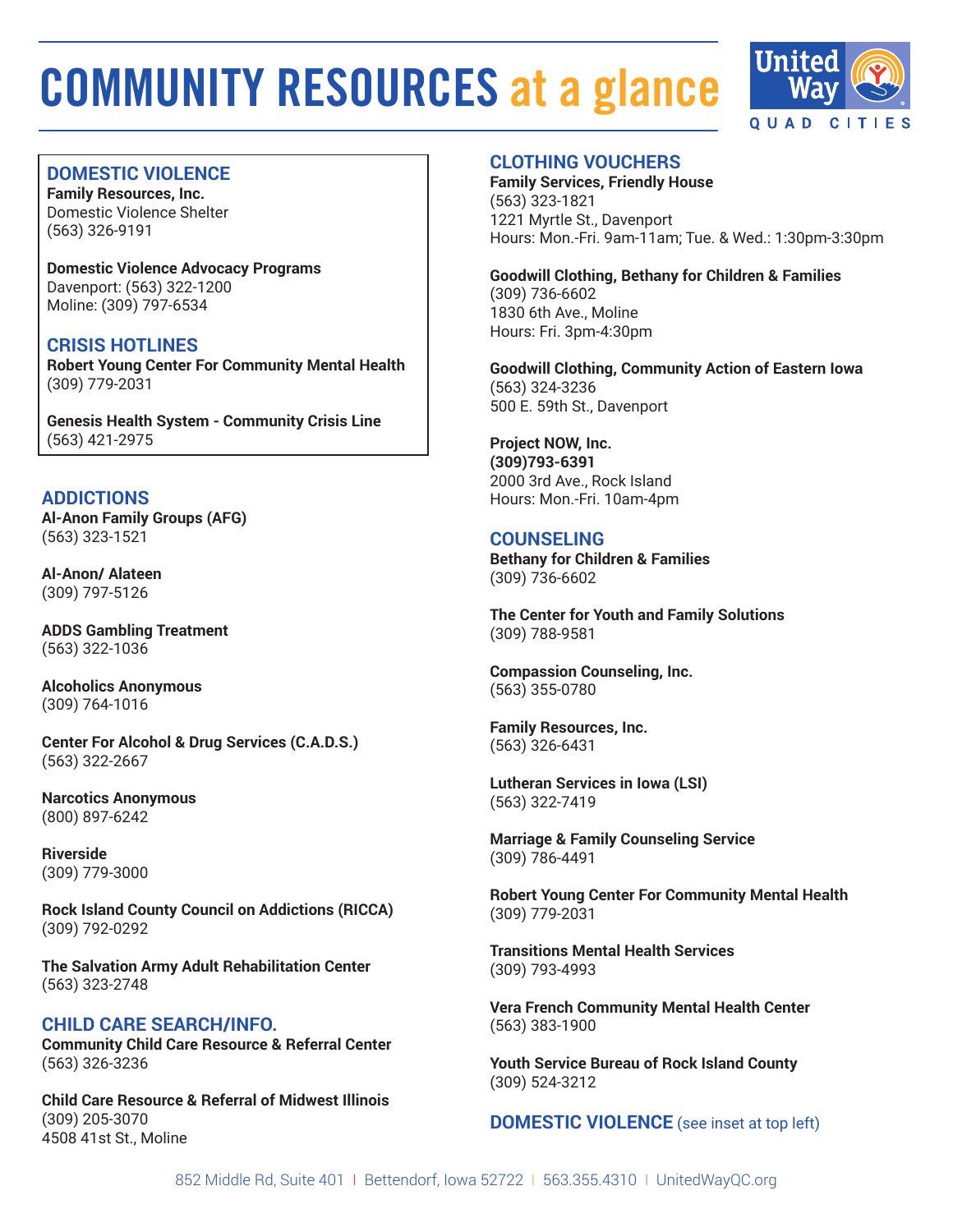

# **EMPLOYMENT CLOTHING**

**Dress for Success** (Women only and must be referred to by a partnering agency) (563) 322-1010

**Job Readiness Program, Township of Moline** (309) 764-3558 620 18th St., Moline Hours: Mon.-Fri. 9am-Noon, 1pm-4pm

**Giving Center, Township of Rock Island** (309) 788-3417 2827 7th Ave., Rock Island Hours: Mon.-Fri. 8am-Noon, 1pm-4pm

**South Rock Island Township** (309) 788-0496 1019 27th Ave., Rock Island Hours: Mon.-Fri. 9am-Noon & 1pm-4pm

**YWCA of the Quad Cities** (309) 788-0496 1600 2nd Ave., Moline Hours: Mon.-Sat. 11am-2pm

# **FAMILY PLANNING**

**Woman to Woman Health, Inc.** (563) 823-0326

**Edgerton Women's Health Center** (563) 359-6633

**Planned Parenthood of The Heartland** (877) 881-7526

**Rock Island Health Department** (309) 793-1955

**Scott County Health Department** (563) 326-8618

# **FOOD/NUTRITION**

See also: Hot Meal Sites

For information on Food Pantries, please call River Bend Foodbank at (563)345-6490 or Hot Meal Sites, please call Churches United at (563) 332-5002.

**Women, Infants, Children (WIC)** Rock Island: (309) 794-7070 Moline: (563) 327-2074 East Davenport: (563) 359-6635 West Davenport: (563) 322-1105

#### **FOOD PANTRIES**

**Churches United of the Quad City Area** (563) 332-5002

**River Bend Food Bank** (563) 345-6490 riverbendfoodbank.org/find-food/

## **FREE CLOTHING**

**Broadway Presbyterian Church** (309) 786-2631 710 23rd St., Rock Island Office Hours: Mon.-Fri. 9am-3pm; Sun. 9am-Noon Hours: 3rd Saturday of each month

#### **Grace United Methodist Church**

(563) 326-5631 2651 Telegraph Rd., Davenport Hours: Sat. 9:30am-11am, Wed. 6pm-7pm

#### **The Clothing Center at Minnie's Maison**

(563) 324-3257 1119 LeClaire St., Davenport Hours: Wed. & Sat. 10am-Noon (to distribute) Clothing donations accepted 24 hours

#### **Seventh Day Adventist Church**

(309) 762-2013 3521 53rd St., Moline Hours: First Wed. of each month, 8am-Noon Donations accepted Tues. 8am-2pm

#### **Temple Baptist Church**

(563) 326-5966 3526 N. Brady St., Davenport Hours: Mon.-Fri. 2:30pm-5pm

#### **HEALTHCARE**

**Community Health Care, Inc. (CHC)** (563) 336-3000 All Locations: Davenport, Rock Island, Moline, East Moline

**Edgerton Women's Health Center** (563) 359-6633

**Good Samaritan Free Clinic** (309) 755-9400

**Palmer Community Outreach Clinic** Iowa: (563) 326-1870 Moline: (309) 764-4901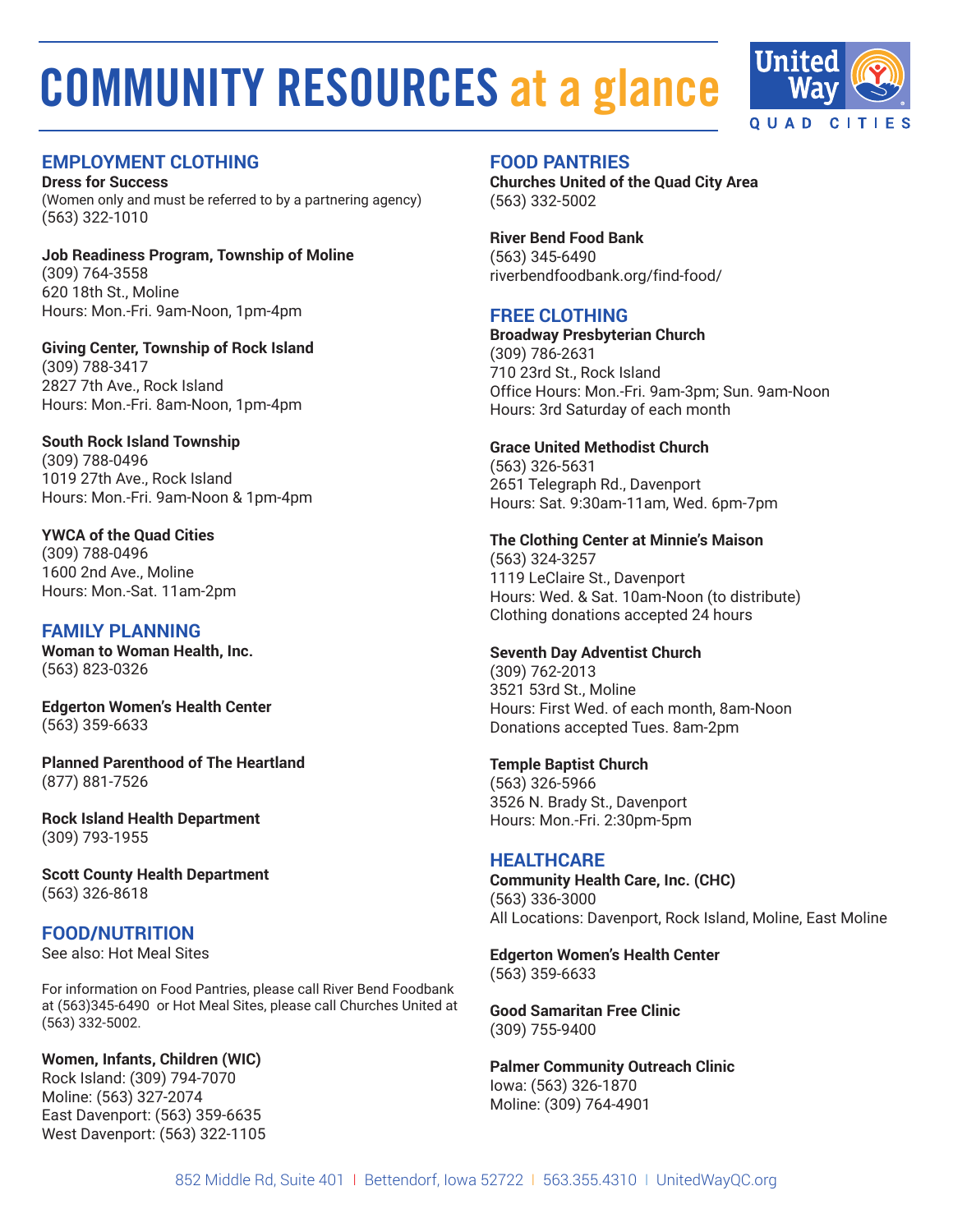

### **HEALTHCARE continued...**

Rock Island County Health Department (309) 793-1955

Scott County Health Department (563) 326-8618

# **HOT MEAL SITES - ILLINOIS**

**United Church of Christ** (309) 762-1419 3324 41st St., Moline Hours: Meal served each Sun. at 6pm

**Mt. Zion Missionary Baptist Church** (309) 755-1728 6th Ave. & 15th St., East Moline Hours: Mon.-Thurs. 5:45pm-6:30pm

### **Rescue Mission, Christian Care** (309) 786-5734 2209 3rd Ave., Rock Island

Hours: Meals are served: Mon. - Fri. 6am breakfast; Noon lunch; 6:00pm dinner; Sat. and Sun. 6am breakfast, no lunch, 6:00pm dinner.

# **St. Joseph Evening Meal Program**

(309) 283-2214 Rock Island Township Hall, 2827 7th Ave. Hours: Mon.-Fri. 5:30pm

# **HOT MEAL SITES - IOWA**

**Café on Vine** (563) 324-4472 932 W. 6th St., Davenport Hours: Breakfast served Mon.-Fri., 7am -7:45am.; Lunch served Mon.-Sat. 11am-1pm and Sun. 4:30pm-5:30pm.

**King's Harvest** (563) 570-4536 824 W. 4th St., Davenport Hours: Wed. and Fri., Noon-1pm and Sat. 9am-10am.

**St. Anthony's Church** (563) 322-3303 417 Main St., Davenport Hours: Mon.-Fri. 9am-11am.

# **HOUSING**

**Freedom Homes**  (563) 326-4056

**Greater Metropolitan Area Housing Authority** (309) 755-4527

**Housing Authority of Moline** (309) 764-1819

**Humility Homes & Services**  (563) 322-8065

**Office of Assisted Living, City of Davenport** (563) 326-7899

**Project NOW, Inc.** (309) 793-6391

**Rock Island Housing Authority (RIHA)**  (309) 788-0825, ext. 200

# **JOB SEARCH**

**Illinois Employment and Training Center - Moline** (309) 764-8731

**Iowa Workforce Development Center** (563) 445-3200

**Moxie & Career Resource Center, YWCA**  (309) 788-3479

**Partners In Job Training and Placement** Rock Island: (309) 793-5200 Rock Island MLK Ctr.: (309) 732-2988 Moline: (309) 764-8383

#### **LEGAL**

**HELP Legal Assistance** (563) 322-6216

**Prairie State Legal Services, Inc.**  (309) 794-1328

**Rock Island County State's Attorney Office** Victims Assistance Program (309) 558-3230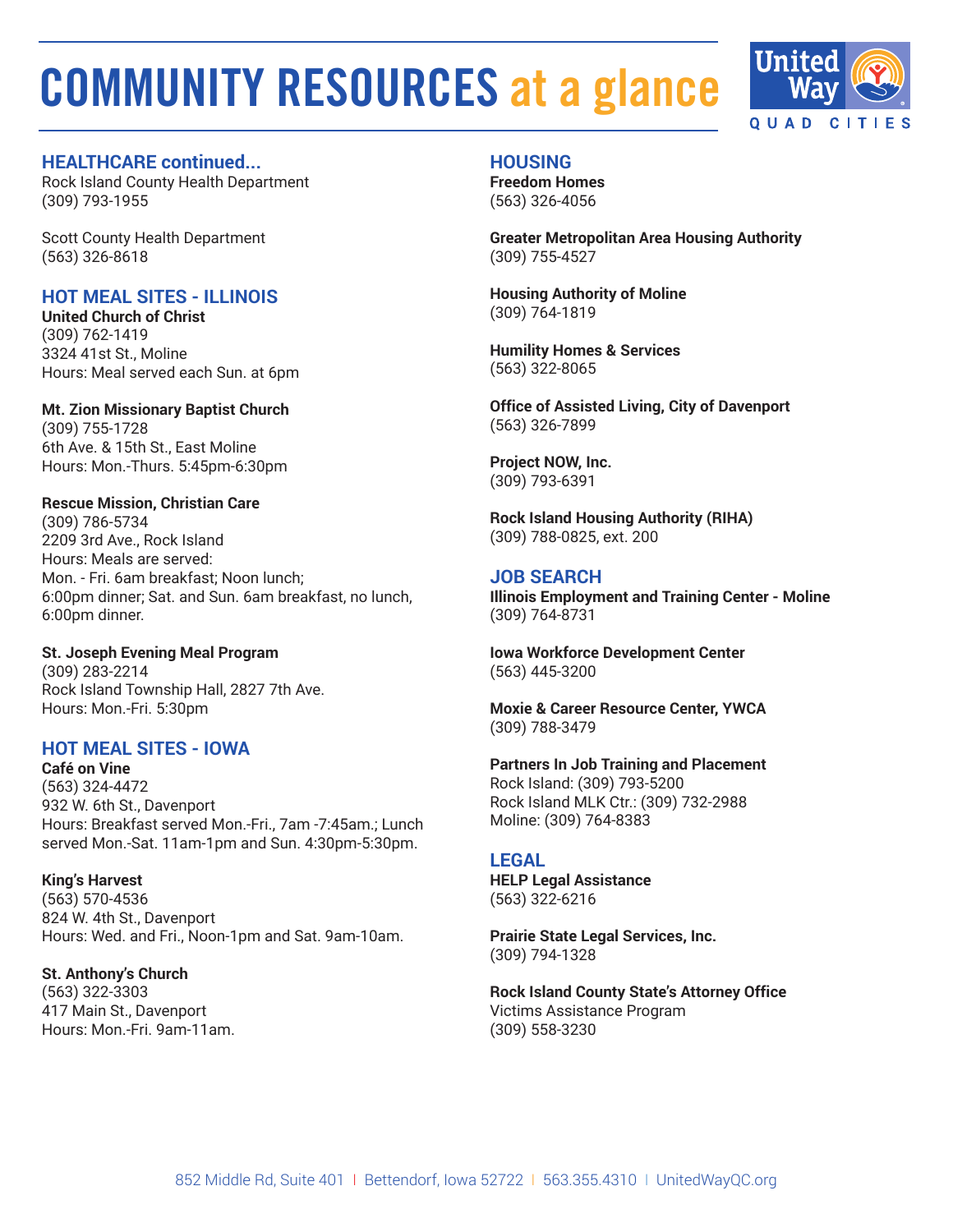

# **LOW-COST CLOTHING**

**Disabled American Veterans Thrift Store of Iowa (DAV)** (563) 386-3002 1112 W. Kimberly Rd., Davenport Hours: Mon.-Sat. 8am-7:30pm. Donation Drop-off Tues.-Sat. 9am-6pm.

**Good Things NOW-Rock Island, Project NOW, Inc.** (309) 793-6353 2000 3rd Ave., Rock Island Hours: Mon. 10am-2pm, Tues.-Fri. 9am- 4pm, Sat. 10am-2pm; closed Sun.

**Friendly Thrift Center** (563) 324-2235 1411 Brady St., Davenport Hours: Mon.-Fri. 9am-1pm.

**Goodwill Store-Davenport** (563) 823-1790 5360 Villa Dr., Davenport Hours: Mon.-Fri. 9am-9pm, Sat. 9am-6pm, Sun. Noon-5pm.

**Goodwill Store-Moline** (309) 736-3039 4241 Avenue of the Cities, Moline Hours: Mon.-Fri. 9am-9pm, Sat. 9am-6pm, Sun. Noon-5pm.

**Salvation Army Thrift Center** (563) 323-0018 4001 North Brady St., Davenport Hours: Mon.-Sat. 9am-8pm.

**Salvation Army Thrift Center-Davenport** (563) 323-0044 4303 North Brady St., Davenport Hours: Mon.-Sat. 9am-8pm.

**Salvation Army Thrift Center-Moline** (309) 797-4806 701 19th Ave., Moline Hours: Mon.-Sat. 9am-8pm.

**Salvation Army Thrift Center-Rock Island** (309) 794-0220 2125 11th St., Rock Island Hours: Mon.-Sat. 8am-6pm.

# **MATERNITY/BABY CLOTHING**

**King's Harvest Ministries** (563) 570-4536 Second Saturday of the month 8:30am-10am

#### **MONEY MANAGEMENT**

**Consumer Credit of the Quad Cities** (563) 359-8830

**Greenpath Debt Solutions** (888)776-6735

**National Foreclosure Hotline** (888) 995-HOPE (4673)

**University of Illinois Extension** Rock Island County (309) 796-0512

Websites: www.qcdollarwise.org www.getoutofdebt.org

# **NUTRITION EDUCATION**

**Iowa State University Extension** (563) 359-7577

**University of Illinois Extension** Rock Island County (309) 796-0512

# **PUBLIC ASSISTANCE**

**Illinois Department of Human Services** Rock Island County (309) 794-9530

**Iowa Department of Human Services** (563) 326-8794

**PREGNANCY SERVICES** See also: Maternity/Baby Clothing (to the left)

**Birthright of Davenport, Inc.** (563) 324-5261

**CPC Pregnancy Resources** Davenport: (563) 386-3737 Moline: (309) 797-3636

**Edgerton Women's Health Center** (563) 359-6633

**Planned Parenthood of The Heartland** (800) 811-7526

**Women's Choice Center** (563) 332-0475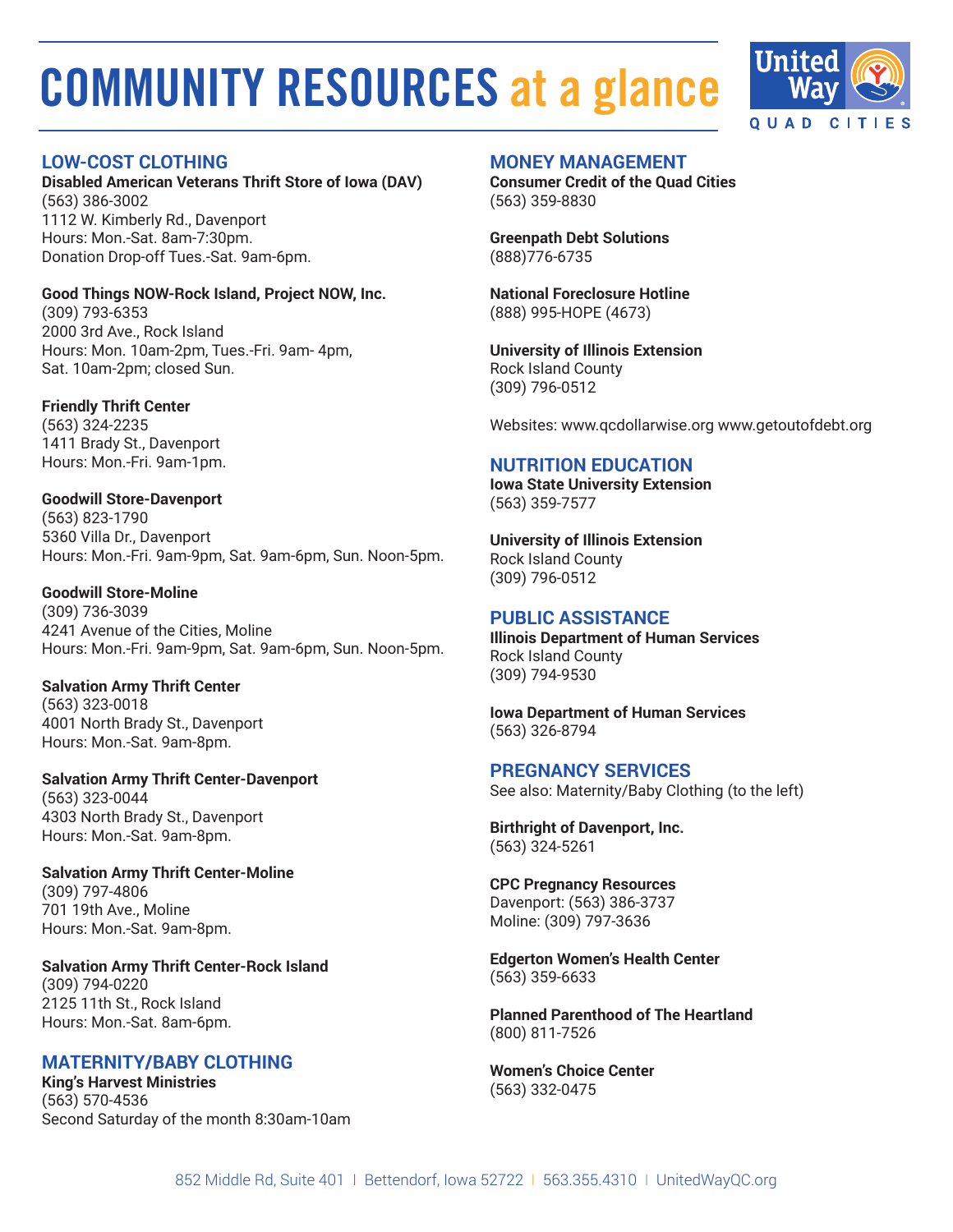

# **RENT/UTILITY ASSISTANCE**

See right column

# **SENIOR SERVICES**

**Alternatives for the Older Adult**  (309) 277-0167

**Center For Active Seniors, Inc. (C.A.S.I.)**  (563) 386-7477

**Milestones Area Agency on Aging LifeLong Links Aging and Disability Resource Center** (563) 324-9085

**Western Illinois Area Agency On Aging** (309) 793-6800

**SHELTERS** (See also: Domestic Violence)

**Humility Homes and Services** (563) 322-8065

**King's Harvest Ministries** (563) 570-4536

**Christian Care -Rock Island** (Men Only) (309) 786-5734

**Salvation Army of the Quad Cities** (563) 324-4808

**Winnie's Place** (Women & Children) (309) 764-9466

# **TRANSPORTATION**

**Bettendorf Transit** (563) 344-4085

**Davenport Citibus** (563) 888-2151

**MetroLINK** (309) 788-3360

**River Bend Transit** (563) 386-1350

## **UNEMPLOYMENT ASSISTANCE**

**American Job Center** (formerly known as Partners in Job Training) 500 42nd St., Rock Island (309) 788-7587

**Iowa Workforce Development Center** (563) 445-3200

# **RENT/UTILITY ASSISTANCE**

Note: For utility assistance, contact MidAmerican Energy Company first at (888) 427-5632. Try to work out a payment arrangement. If further assistance is needed, contact one of the programs listed below that serves your state or local area.

# **IOWA**

**Community Action of Eastern Iowa** (563) 324-3236 500 East 59th St., Davenport Hours: Mon.-Fri. 8am-4:30pm.

#### **Community Services of Scott County**

(563) 326-8723 428 Western Ave., Davenport Hours: Mon.-Fri. 8am-4:30pm.

# **ILLINOIS**

**Project NOW, Inc.** (309) 793-6391 418 19th St., Rock Island

\*Township assistance is limited to once per year per family, and only if the family is not aleady receiving any government assistance.

#### **Bowling Township**

(309) 787-5943 16816 28th St. West, Milan Hours: By appointment.

#### **South Moline Township**

(309) 762-3232 2521 53rd St., Moline Hours: Mon.- Fri. 9am-Noon, 1pm-4pm.

#### **Township of Andalusia**

(309) 798-5537 8524 88th St. West, Taylor Ridge Hours: Irregular. Call for more details.